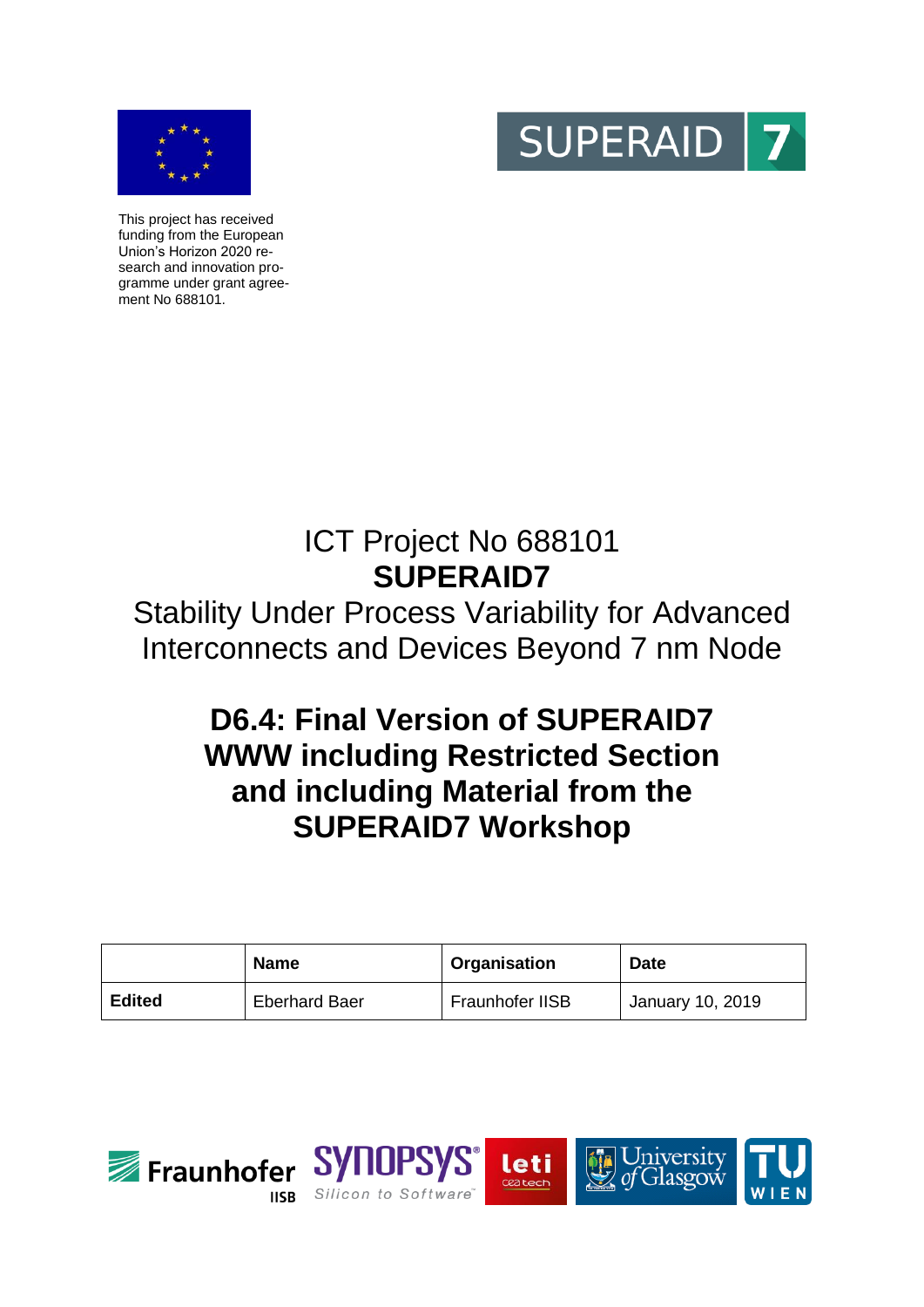### **Contents**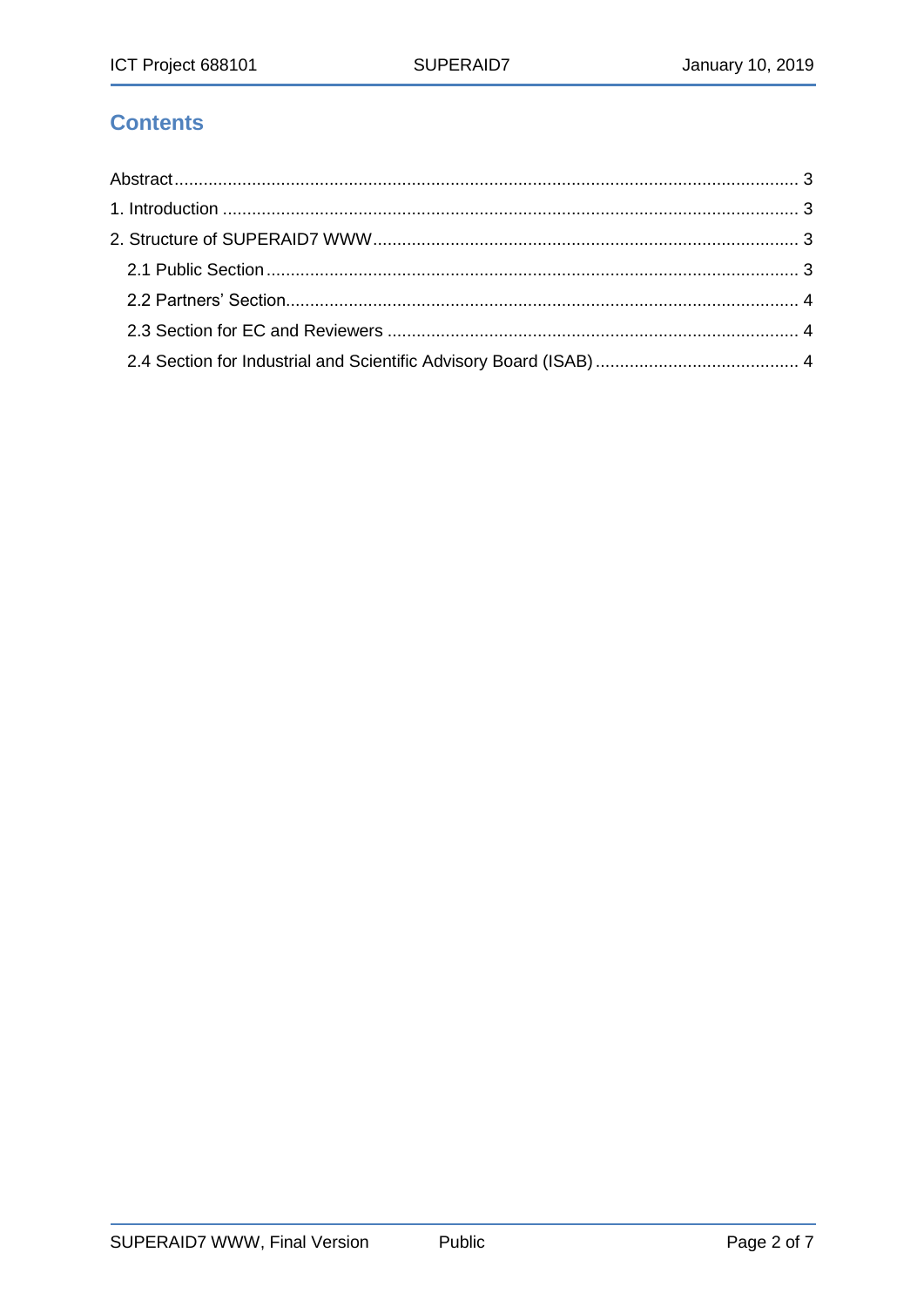#### <span id="page-2-0"></span>**Abstract**

The structure and contents of the SUPERAID7 WWW are described. The SUPERAID7 WWW aims at informing the public as well as at providing a means for exchange of information on different levels of confidentiality. Particular emphasis has been put on providing technical material to the public such as the presentation slides from the SUPERAID7 workshop held in September 2018.

#### <span id="page-2-1"></span>**1. Introduction**

The address of the homepage of the SUPERAID7 WWW is [www.superaid7.eu.](http://www.superaid7.eu/) The webpage has been released in March 2016 and has been updated continuously. It will also be maintained after the end of the project and updates, such as for SUPERAID7 papers released after the end of the project, will be carried out.

The website contains a public section, a section for the partners, a section for the EC and the reviewers, and a section for the Industrial and Scientific Advisory Board (ISAB). Except for the public area, the sections are protected by accounts granting access to the respective authorized parties.

The technical implementation of the website is realized by a CQ5 content management system hosted by the central Fraunhofer IT services. This system provides state-of-the-art design and allows straightforward extensions or adaptations which might be needed with changing content.

#### <span id="page-2-2"></span>**2. Structure of SUPERAID7 WWW**

The current sitemap of the SUPERAID7 WWW is shown in **Figure 1**.

#### <span id="page-2-3"></span>**2.1 Public Section**

A screenshot of the homepage which is the entry point for the public sections is shown in **Figure 2**.

The public section is intended to display the goals and results of the project to the public. This is achieved for instance by providing the list of SUPERAID7 publications including the download links for them. Furthermore, the public deliverables are part of the public section. A further section is devoted to the partners' software tools being used in the SUPERAID7 software framework. The section "Events" informs about related events, for instance conferences with major involvement of one or more SUPERAID7 partners. Appealing teaser boxes on the homepage provide links to material displaying the goals and results of the project:

- Project flyer
- Presentation slides from the public workshop of SUPERAID7 held in September 2018 (see **Figure 3**)
- Paper from an invited presentation at the ECS spring meeting 2018
- Invited presentations at IEDM and SISPAD
- Link to the workshops at SISPAD 2016 which have been co-organized by SUPERAID7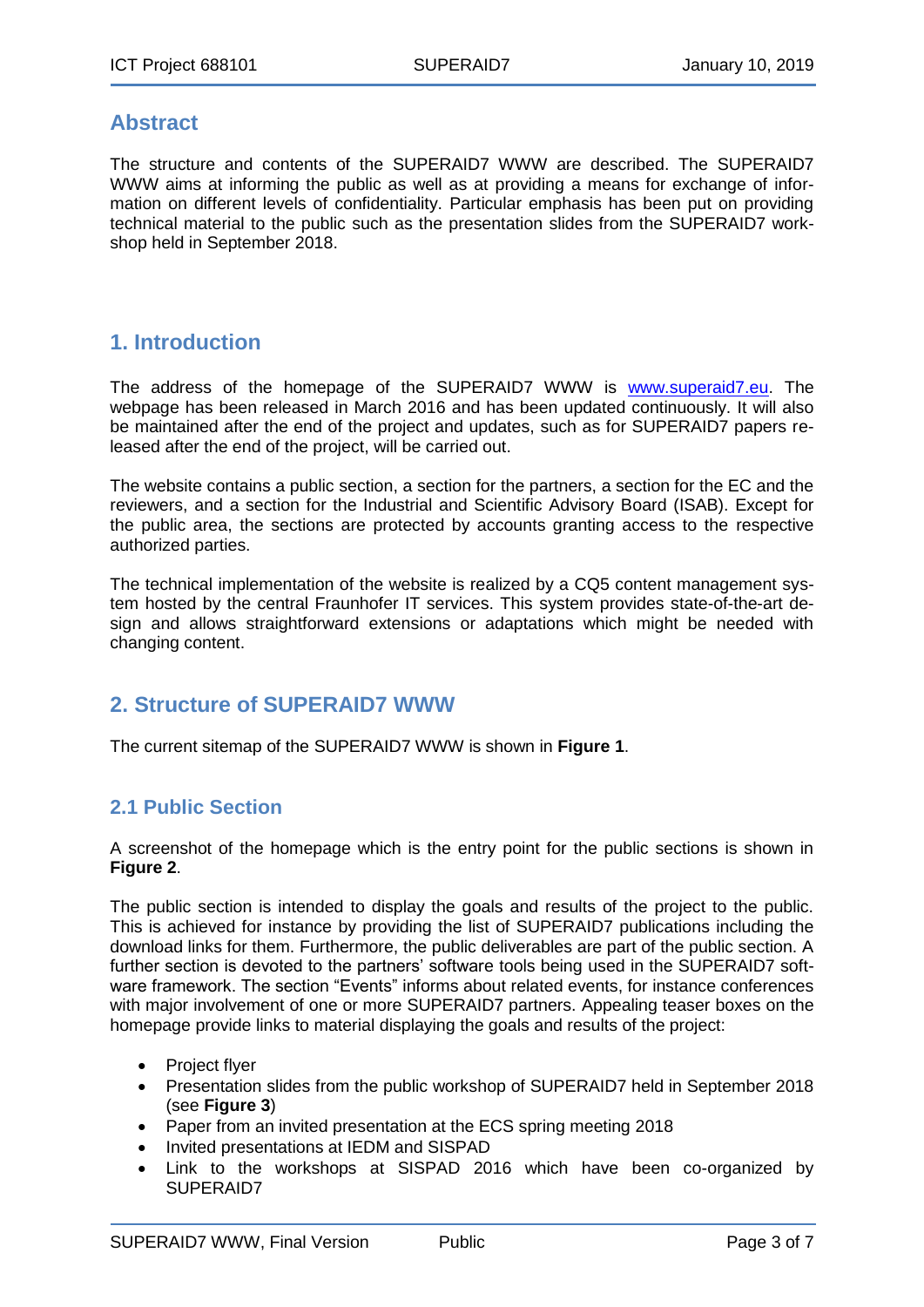#### <span id="page-3-0"></span>**2.2 Partners' Section**

In the partners' section, material is provided which is intended for internal use within the consortium, such as presentations from partner meetings, information on papers in submission procedure, presentation or report templates, contact details of the project team members, etc.

#### <span id="page-3-1"></span>**2.3 Section for EC and Reviewers**

This section contains the contractual documents (such as deliverables) and further official information to be shared between the consortium and the European Commission and reviewers.

#### <span id="page-3-2"></span>**2.4 Section for Industrial and Scientific Advisory Board (ISAB)**

SUPERAID7 allowed selected companies and research institutes/universities to join the ISAB. Material from the project or the members of the ISAB is available in this section, such as deliverables for which the consortium agreed on releasing them to the ISAB.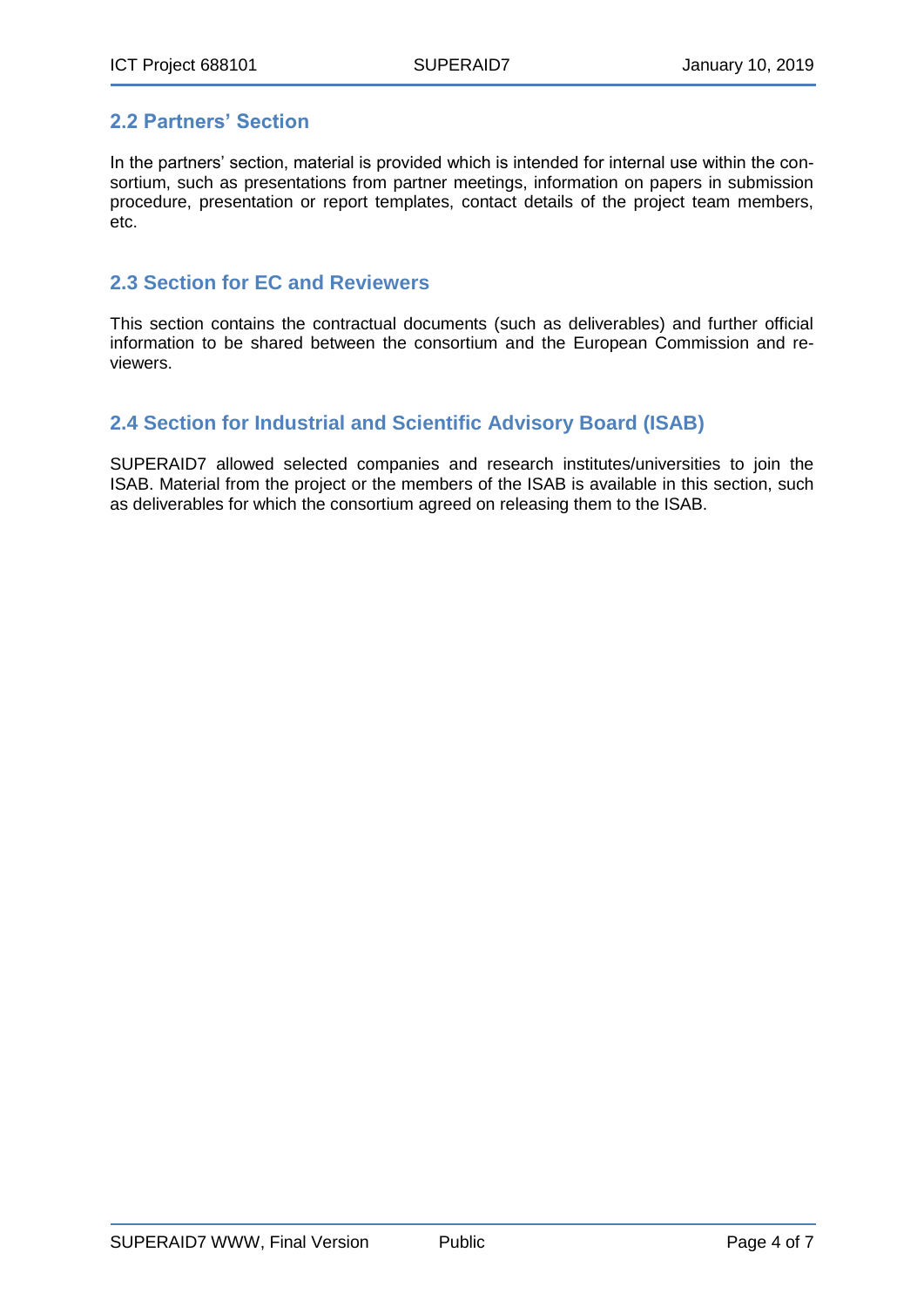| HOME                 |                         |
|----------------------|-------------------------|
|                      |                         |
| PROJECT INFORMATION. | $\widehat{\phantom{a}}$ |
| Work Packages        |                         |
| Partners             |                         |
| Publications         |                         |
| Software             |                         |
|                      |                         |

EVENTS

#### CONTACT

| PROTECTED SECTIONS                  | $\widehat{\phantom{a}}$ |
|-------------------------------------|-------------------------|
| Partners Section                    | $\widehat{\phantom{a}}$ |
| Team                                |                         |
| Meetings                            |                         |
| Documents                           |                         |
| EC Section                          | $\sim$                  |
| DoA, Deliverables, Periodic Reports |                         |
| Review Meetings                     |                         |
| <b>ISAB Section</b>                 | $\widehat{\phantom{a}}$ |
| Contact Data                        |                         |
| DoA, Deliverables, Periodic Reports |                         |

Figure 1: Sitemap of the SUPERAID7 WWW.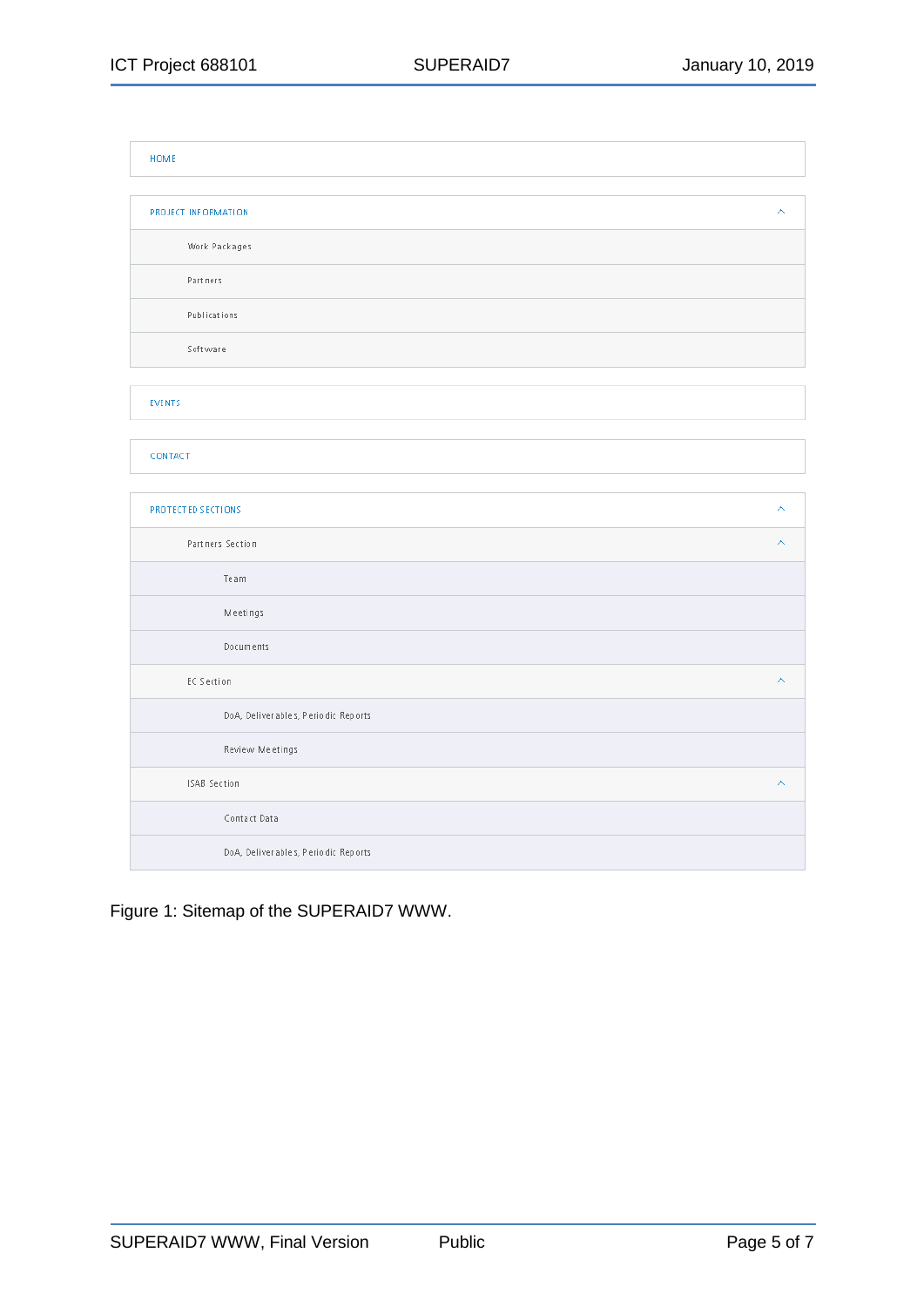| <b>SUPERAID</b>                                                                                                                                                                                                                                                                 |                                                                                                                                                                                                                                                                          |                                                                                                                                                                                |                     |                           |
|---------------------------------------------------------------------------------------------------------------------------------------------------------------------------------------------------------------------------------------------------------------------------------|--------------------------------------------------------------------------------------------------------------------------------------------------------------------------------------------------------------------------------------------------------------------------|--------------------------------------------------------------------------------------------------------------------------------------------------------------------------------|---------------------|---------------------------|
| Stability Under Process Variability for<br>Advanced Interconnects and Devices Beyond<br>7 nm Node                                                                                                                                                                               | >Fraunh ofer-Gesellschaft                                                                                                                                                                                                                                                |                                                                                                                                                                                |                     | <b>SITEMAP</b>            |
|                                                                                                                                                                                                                                                                                 | HOME<br>PROJECT INFORMATION $\sqrt{}$                                                                                                                                                                                                                                    | <b>EVENTS</b>                                                                                                                                                                  | CONTACT             | PROTECTED SECTIONS $\vee$ |
|                                                                                                                                                                                                                                                                                 | SUPERAID7 - Stability Under Process Variability for Advanced<br>Interconnects and Devices Beyond 7 nm Node                                                                                                                                                               |                                                                                                                                                                                |                     |                           |
| interconnects and circuits.                                                                                                                                                                                                                                                     | Process variability is getting ever more critical for aggressively scale More Moore devices in nanoelectronics. Effects from various<br>sources of variations influence each other and lead to variations of the electrical, thermal and mechanical behavior of devices, |                                                                                                                                                                                |                     |                           |
| subsequent process steps and on devices and circuits.<br>Within SUPERAID7 we therefore                                                                                                                                                                                          | Modelling and simulation (TCAD) allows us to investigate the impact of process variations and trace their effects on                                                                                                                                                     |                                                                                                                                                                                |                     |                           |
| establish a software system for the simulation of the impact of systematic and statistical process variations on advanced More<br>Moore devices and circuits, down to the 7 nm node and below, including interconnects,<br>m improve physical models and extend compact models, |                                                                                                                                                                                                                                                                          | SUPERAID7 Flyer                                                                                                                                                                |                     |                           |
|                                                                                                                                                                                                                                                                                 | study advanced device architectures such as TriGate/ΩGate FETs or stacked nanowires, including alternative channel materials.                                                                                                                                            |                                                                                                                                                                                |                     |                           |
|                                                                                                                                                                                                                                                                                 |                                                                                                                                                                                                                                                                          |                                                                                                                                                                                | FLYER <sup>12</sup> |                           |
|                                                                                                                                                                                                                                                                                 |                                                                                                                                                                                                                                                                          |                                                                                                                                                                                |                     |                           |
|                                                                                                                                                                                                                                                                                 | ESSDER                                                                                                                                                                                                                                                                   |                                                                                                                                                                                |                     |                           |
| This project has received funding from<br>the European Union's Horizon 2020 re-<br>search and innovation programme un-<br>der grant agreement No. 688101.                                                                                                                       | Material from<br>SUPERAID7<br>Workshop                                                                                                                                                                                                                                   | Invited Presentation at<br><b>ECS Spring Meeting</b><br>2018                                                                                                                   |                     |                           |
|                                                                                                                                                                                                                                                                                 | Workshop "Process Variations from<br>Equipment Effects to Circuit and De-<br>sign Impacts" held in conjunction with<br>ESSDERC 2018<br>We provide the presentations for<br>download which allow you to get a<br>good insight into the project results.                   | J. Lorenz et al., Process Variability for<br>Devices at and beyond the 7 nm Node                                                                                               |                     |                           |
| HORIZON 2020 [3]                                                                                                                                                                                                                                                                | PRESENTATIONS <sup>[2]</sup>                                                                                                                                                                                                                                             | MORE INFOID                                                                                                                                                                    |                     |                           |
| 63rd<br>International<br>Electron<br>Devices<br>Meeting                                                                                                                                                                                                                         | <b>SISPAD</b><br>KAMAKURA, JAPAN                                                                                                                                                                                                                                         | SISPAD 2016 $\frac{1}{2}$                                                                                                                                                      |                     |                           |
| Presentation at IEDM<br>2017                                                                                                                                                                                                                                                    | Plenary talk at<br>SISPAD 2017                                                                                                                                                                                                                                           | Workshops at<br>SISPAD 2016                                                                                                                                                    |                     |                           |
| S. Barraud et al., Performance and De-<br>sign Considerations for Gate-All-around<br>Stacked-Nano Wires FETs                                                                                                                                                                    | J.-C. Barbé et al., Stacked<br>Nanowires/Nanosheets Gate-All-<br>Around MOSFET from Technology to<br>Design Enablement                                                                                                                                                   | The workshops "Simulation of Ad-<br>vanced Interconnects" and "Variability-<br>Aware Design Technology Co-<br>Optimization" were organized in coop-<br>eration with SUPERAID7. |                     |                           |
| MORE INFO.                                                                                                                                                                                                                                                                      | MORE INFO.                                                                                                                                                                                                                                                               | MORE INFO.                                                                                                                                                                     |                     |                           |

Figure 2: Screenshot of the SUPERAID7 homepage, status as of January 7, 2019.